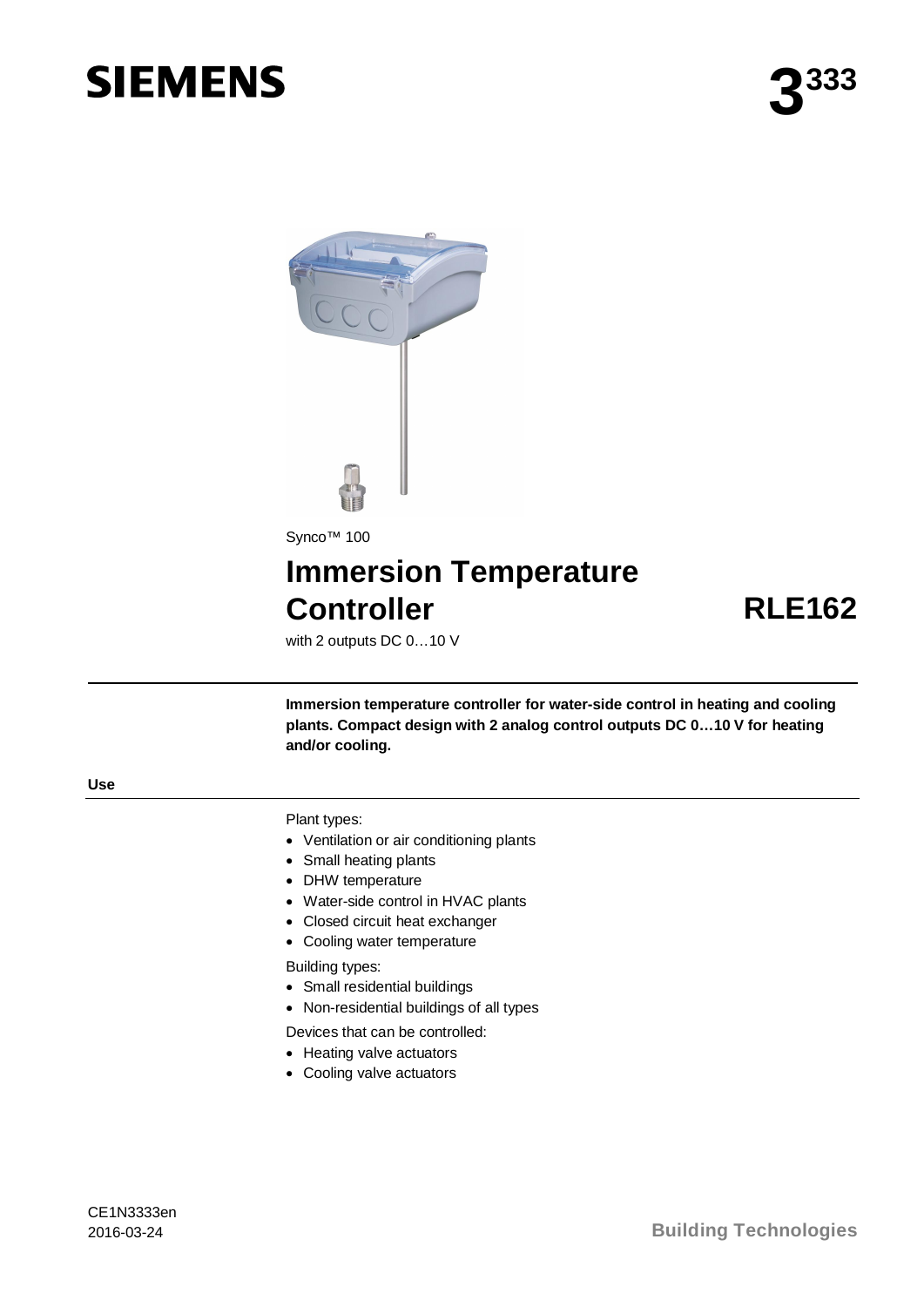| <b>Main function</b>   | • Modulating control of the water temperature through control of the actuating device<br>with selectable operating action of the control signals for heating only or cooling only<br>or heating and cooling (changeover)                                                                                                     |
|------------------------|------------------------------------------------------------------------------------------------------------------------------------------------------------------------------------------------------------------------------------------------------------------------------------------------------------------------------|
| <b>Other functions</b> | • Outside temperature compensation<br>• Minimum limitation of the controlled temperature<br>• Maximum limitation of the controlled temperature<br>• Remote setpoint adjustment<br>• Setpoint changeover via external contact<br>• Load-dependent switching contact (e.g. pump release)<br>• Test mode as a commissioning aid |
| Ordering               |                                                                                                                                                                                                                                                                                                                              |

When ordering, please give type reference **RLE162**.

#### **Accessories**

If required, a protection pocket is available:

| <b>Specifications</b>                       |                     |               | Type ref. |  |  | Data Sheet |
|---------------------------------------------|---------------------|---------------|-----------|--|--|------------|
| PN10, 150 mm immersion length, brass (Ms63) | ALT-SB150   N1193   |               |           |  |  |            |
|                                             |                     |               |           |  |  |            |
| Compression                                 | V4A (1.4571)   PN16 | Thraeded with |           |  |  | AQE2102    |
| fitting                                     |                     | sealing means |           |  |  |            |

#### **Equipment combinations**

Actuators and controls must meet the following specification:

· Control input: modulating, DC 0…10 V

· Operating voltage: AC 24 V

For auxiliary functions, the following products can be used:

| Type of unit                                          | Type ref.      | l Data Sheet      |
|-------------------------------------------------------|----------------|-------------------|
| Outside sensor (for outside temperature compensation) | QAC22          | N <sub>1811</sub> |
| Remote setpoint adjuster                              | <b>BSG21.1</b> | N <sub>1991</sub> |
| Scale 0130 °C for remote setpoint adjuster            | <b>BSG-Z</b>   | N <sub>1991</sub> |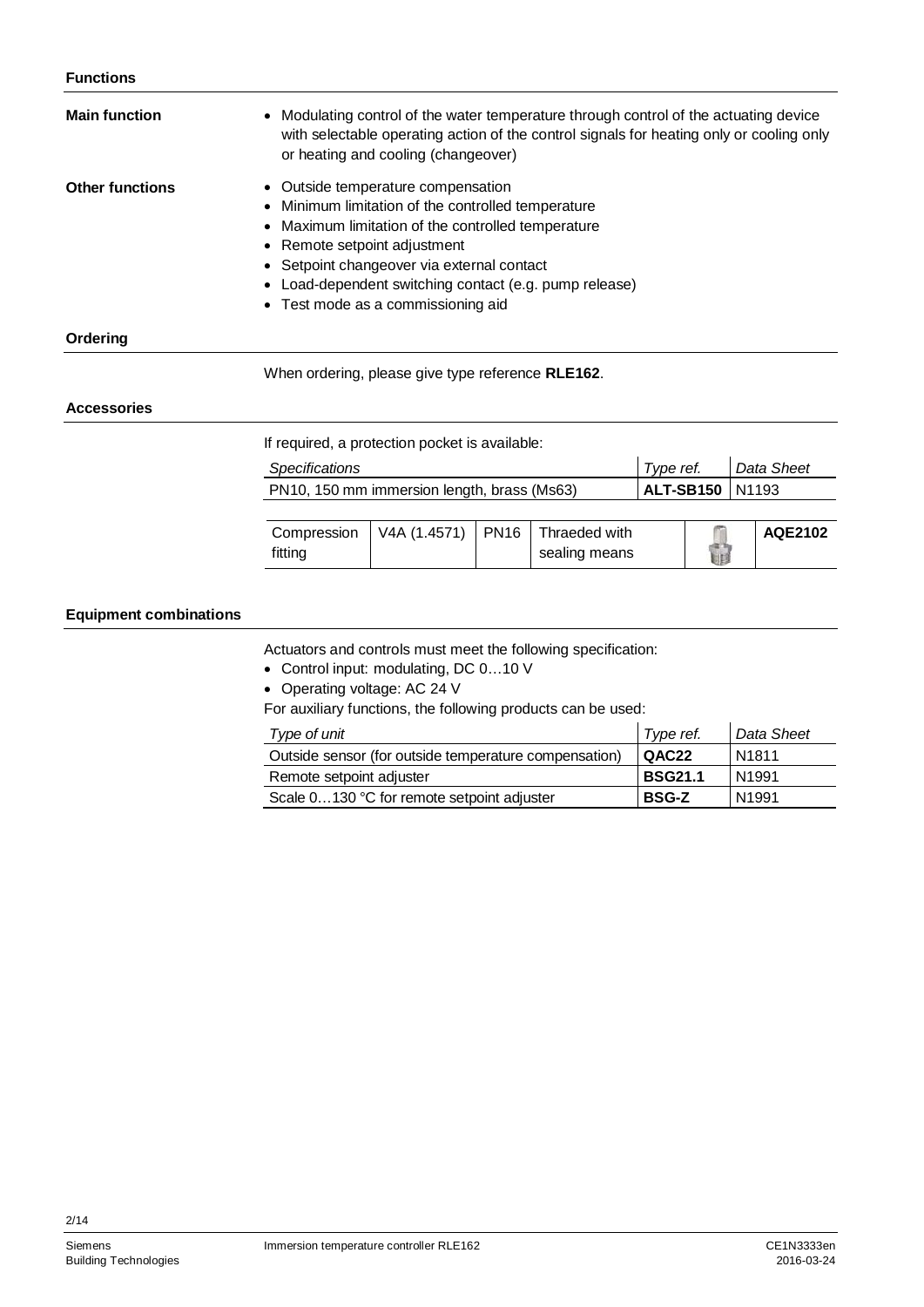### **Technical design**

| <b>Application</b>                     | 1-stage heating<br>1-stage cooling<br>2-stage heating<br>1-stage heating and 1-stage cooling                                                                                                                                                                                                                                                                                                                                                                                                                                                                                                                                                                                                                                                                                                                                                                                                                                                                                                        |
|----------------------------------------|-----------------------------------------------------------------------------------------------------------------------------------------------------------------------------------------------------------------------------------------------------------------------------------------------------------------------------------------------------------------------------------------------------------------------------------------------------------------------------------------------------------------------------------------------------------------------------------------------------------------------------------------------------------------------------------------------------------------------------------------------------------------------------------------------------------------------------------------------------------------------------------------------------------------------------------------------------------------------------------------------------|
| <b>Temperature control</b><br>Settings | The following settings are required:<br>Setpoint<br>$\bullet$<br>Operating action: the 2 control outputs Y1 and Y2 can act as follows:<br>- 1-stage heating: control output Y2 is not used<br>- 1-stage cooling: the second control output Y2 is not used<br>- 2-stage heating: both control outputs have the same operating action and operate<br>in sequence<br>1-stage heating and 1-stage cooling: the control outputs have opposed operating<br>actions (see section "Control of heating or cooling")<br>Control mode: to match the controller to the type of controlled system, 4 choices are<br>$\bullet$<br>available:<br>- P-mode<br>- PI mode with a fixed integral action time of 240 seconds (SLOW)<br>- PI mode with a fixed integral action time of 120 seconds (MEDIUM)<br>- PI mode with a fixed integral action time of 60 seconds (FAST); suited for fast<br>controlled systems such as DHW temperature control<br>• P-band of control output Y1<br>• P-band of control output Y2 |
| Control of heating or<br>cooling       | The RLE162 temperature controller compares the water temperature acquired by the<br>sensor (integrated in the controller) with the setpoint. If there is a deviation, the controller<br>generates a DC 010 V control signal to adjust the regulating unit(s) between 0100 %.<br>In P-mode, the output is proportional to the offset, in PI mode the output is proportional to<br>the heating or cooling load.<br>$-10V$<br>10V<br>10 <sub>V</sub>                                                                                                                                                                                                                                                                                                                                                                                                                                                                                                                                                   |







Xp1 0

Y1

Q Heating or cooling load or deviation  $X_2$  Positioning signal second stage heating  $X_1$  P-band of Y1

3333D01

 $\mathsf{C}$ 

- $Xp1$  P-band of Y1  $Xp2$  P-band of Y2  $\Theta$
- $Xp2$  P-band of Y2  $\Theta$  Cooling
- Y1 Positioning signal heating or cooling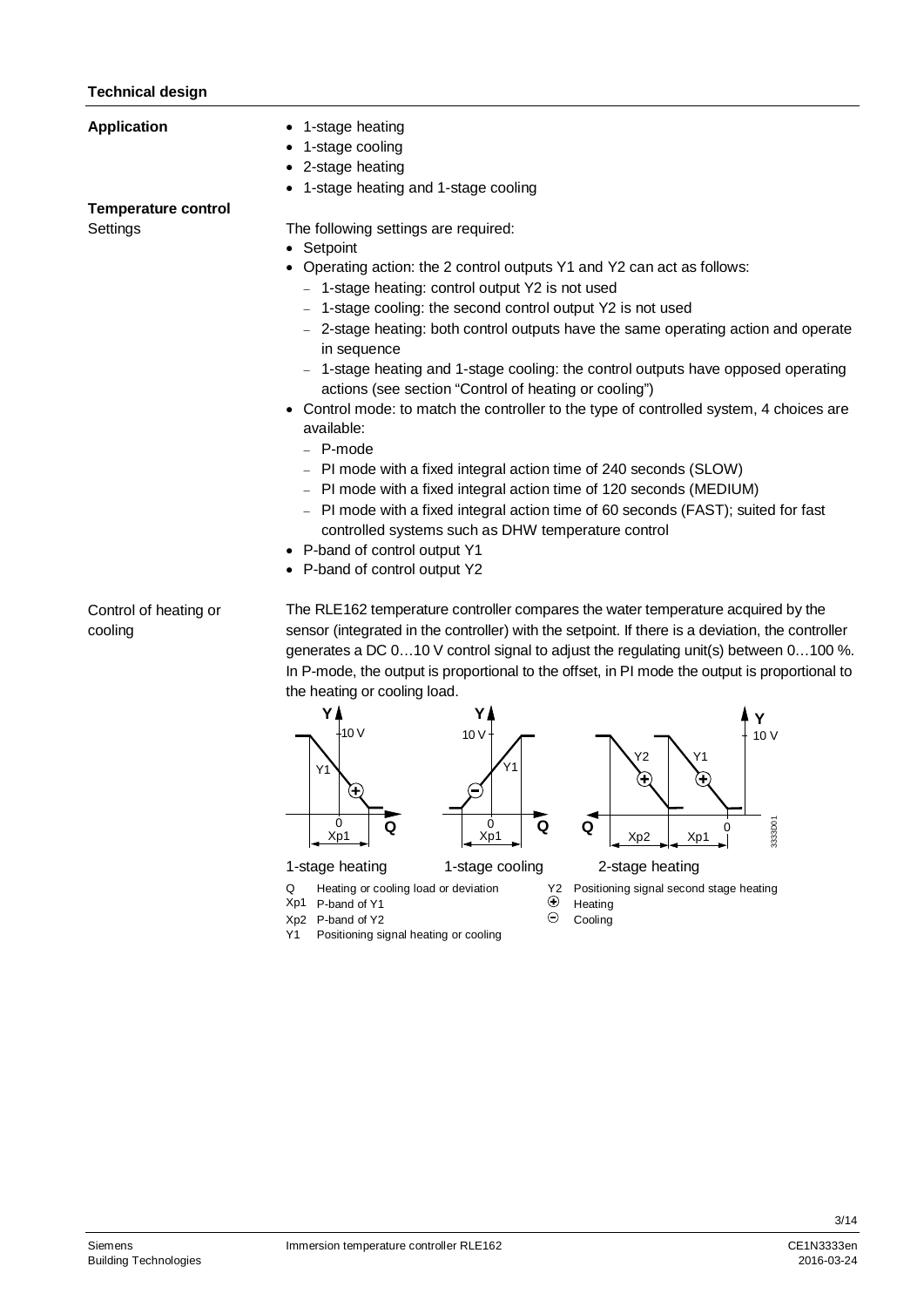This kind of control is used exclusively with heat exchangers having a closed circuit with summer/winter changeover. Changeover of the control signals and the setpoint is accomplished via an external contact, such as a yearly time switch.



Example



· Summer operation:

Setpoint of cooling water temperature is maintained via output Y2, adjustment made with the main slider, control output Y1 is deactivated via an external switch

· Winter operation:

Setpoint of heating flow temperature is maintained via output Y1, setpoint is raised to the changeover setpoint  $\Delta w$  via an time switch, which also deactivates control output Y2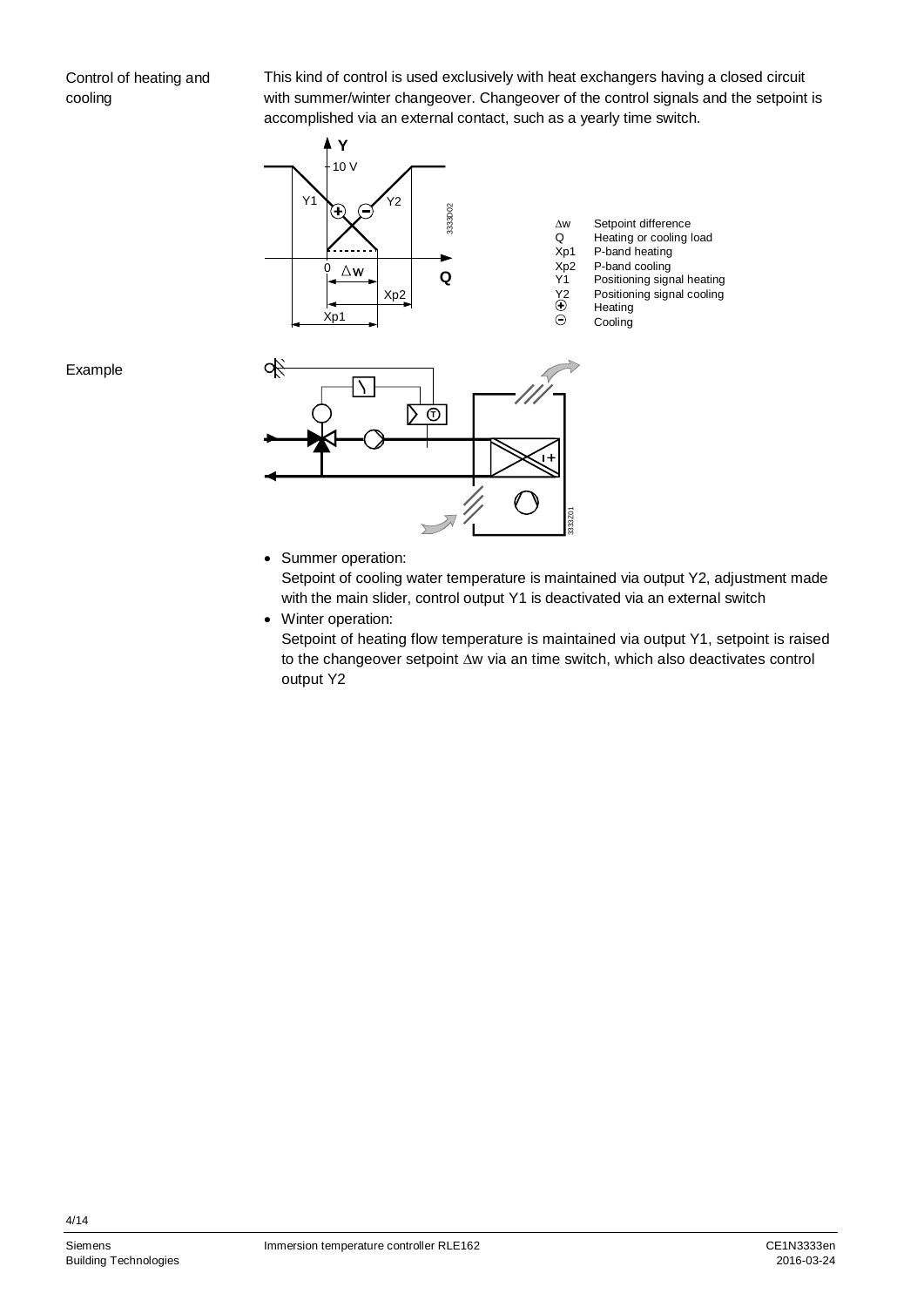#### **Maximum and minimum limitation**

The controller can be used as a high or low limiter. Its control signal is fed to the temperature controller. This means that the limiter takes over the control function when the selected limit value is reached, thus preventing a further increase or decrease of the water temperature (see chapter "Engineering notes".



Maximum limitation of the controlled

temperature



#### **1-stage heating**

Minimum limitation of the controlled temperature



Minimum limitation of the controlled temperature through maximum limitation of the output for cooling

- T Controlled temperature
- 
- $T_L$  Limit temperature<br>Y Positioning signal  $Y$  Positioning signal of controller<br> $Y_t$  Simulated positioning signal
- $Y_t$  Simulated positioning signal<br>Z8 Signal delivered to terminal
- za Signal delivered to terminal Z8 by the limiter<br>Z9 Signal delivered to terminal Z9 by the limiter
- Signal delivered to terminal Z9 by the limiter

 $Y[V]$ 3333D05  $10V$ Z<sub>8</sub>  $0<sup>0</sup>$ Ť, T<sub>[°C]</sub>

#### **1-stage cooling**

Maximum limitation of the controlled temperature through minimum limitation of the output for cooling

**Outside temperature compensation** When using an outside sensor, the current setpoint will be shifted depending on the outside temperature.

Outside temperature compensation only acts as winter compensation. It can only be provided in operating modes **1-stage heating** and **2-stage heating**. 2 ranges are available: LOW and HIGH. Within the selected range, compensation is based on fixed values. If the outside temperature falls from  $+15$  °C to  $-5$  °C, the setpoint will be continuously raised by 14 K (LOW) or 28 K (HIGH). Below an outside temperature of – 5 °C, the temperature increase will be kept constant.

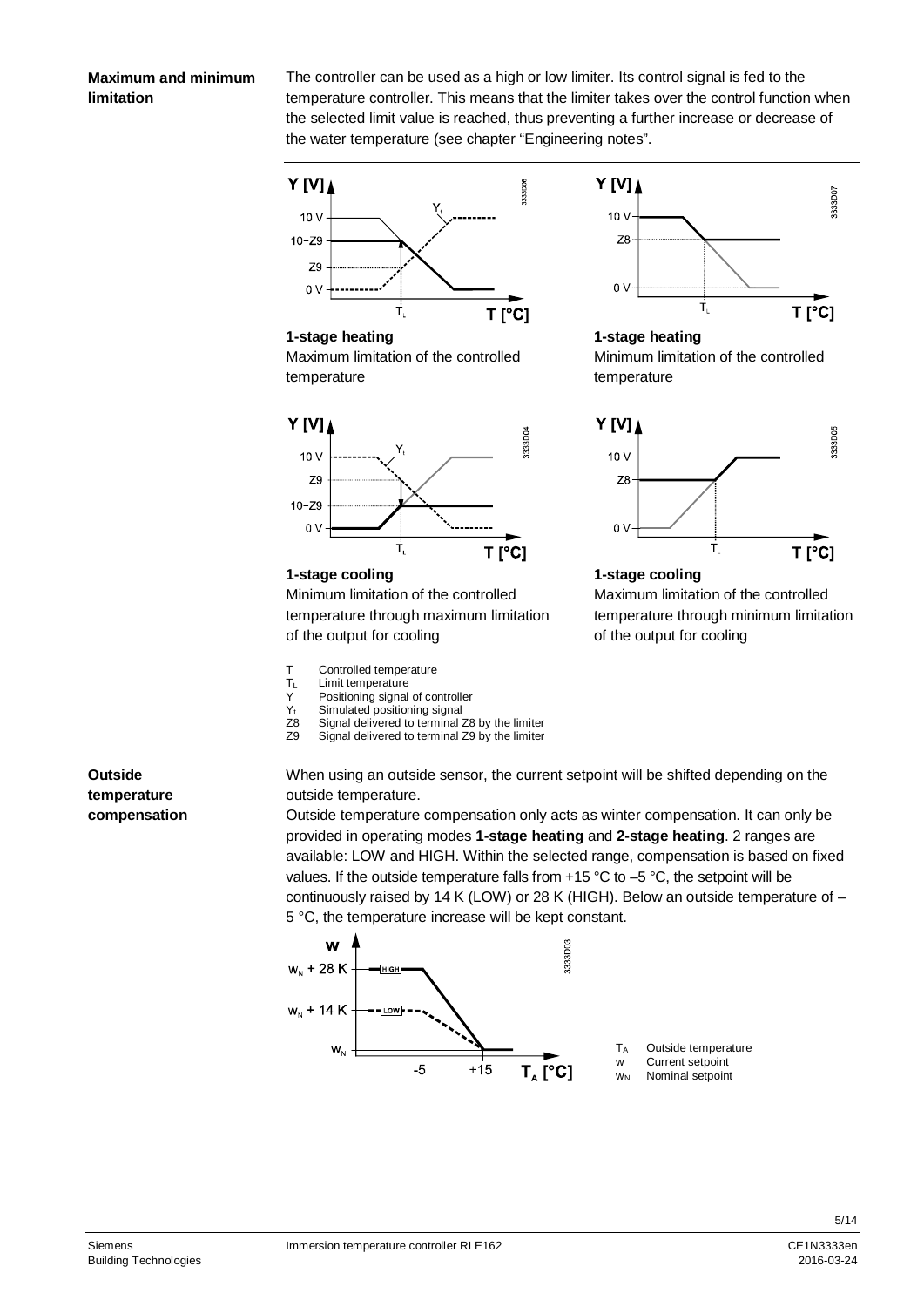| <b>Remote adjustment</b><br>of setpoint | Where the controller is mounted in an inaccessible location, a remote setpoint adjuster<br>BSG21.1 can be connected to the RLE162 (terminals R1-M), thus enabling the<br>setpoint to be adjusted from a remote location. In this case, the controller's setpoint<br>setting slider must be set to EXT.                                                                                                                                                                                                                                                                                                                                                        |
|-----------------------------------------|---------------------------------------------------------------------------------------------------------------------------------------------------------------------------------------------------------------------------------------------------------------------------------------------------------------------------------------------------------------------------------------------------------------------------------------------------------------------------------------------------------------------------------------------------------------------------------------------------------------------------------------------------------------|
| Setpoint changeover                     | Changeover of the nominal setpoint is accomplished by closing an external potential-<br>free contact across terminals D1-M, aimed at saving energy.<br>The effect is the following, depending on the operating mode:<br>• 1-stage heating: setpoint will be lowered<br>• 1-stage cooling: setpoint will be raised<br>• 2-stage heating: setpoint will be lowered<br>• 1-stage heating and 1-stage cooling in sequence: setpoint will be raised (refer to<br>section "Control of heating and cooling")<br>A slider is provided to set the temperature by which the nominal setpoint shall be<br>lowered or raised. The setting cannot be accessed by the user. |
| Legionella protection                   | In operating mode 1-stage heating and 1-stage cooling in sequence, the nominal<br>setpoint can be raised by closing an external potential-free contact across terminals<br>D1-M. This makes possible legionella protection in DHW heating systems. With the<br>help of a 7-day time switch, the DHW is periodically heated up to the required<br>temperature. The setting cannot be accessed by the user.                                                                                                                                                                                                                                                     |
| <b>Switching contact</b>                | The switching output (terminals Q13–Q14) enables a plant element to be switched<br>depending on the heating or cooling load.<br>The switching contact is controlled by control signal Y1. If the heating or cooling load<br>exceeds 5 % of the correcting span of Y1 (DC 0.5 V), the contact will make. The<br>contact breaks, when there is no demand (0 %) for a period of 12 minutes.                                                                                                                                                                                                                                                                      |
| <b>Test mode</b>                        | In test mode, the control is switched off. The setpoint setting knob acts as a positioning<br>unit to manually drive the actuating device (or both actuating devices) to any position<br>required. The positioning range in test mode is configured to match the selected<br>operating mode. The test mode is indicated by an LED.                                                                                                                                                                                                                                                                                                                            |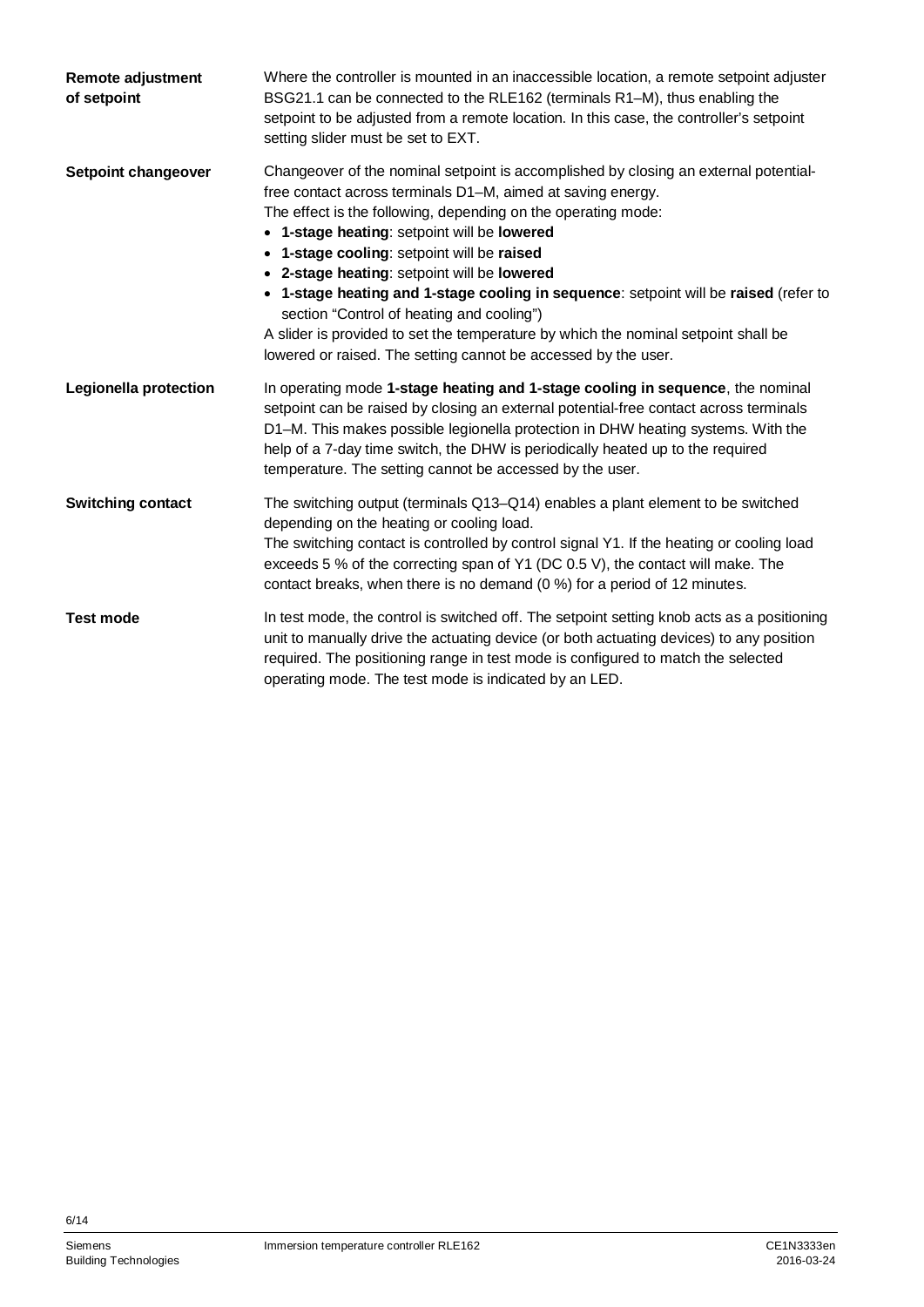The controller is designed for direct mounting into piping. It consists of housing and cover, a threaded nipple and an immersion rod. The rod contains the sensing element (LG-Ni 1000).

The housing is made of plastic and accommodates the controller electronics and all operating elements, which are accessible only after removing the cover. The front carries the setpoint setting slider and an LED for indicating operation:

- · LED lit: normal operation
- · LED flashes: test mode



1 LED

2 Block of DIP switches

3 Setting slider for the setpoint increase or decrease

4 Setting potentiometer for the P-band Y2

5 Setting potentiometer for the P-band Y1

For mounting, the controller provides a threaded nipple with a fixing nut. The controller is fitted into the pipe without using a protection pocket, but a pocket can also be fitted, if required.

| <b>Function</b>             | $\overline{2}$ | $\mathbf{3}$ | $\overline{\mathbf{4}}$ | $5\phantom{1}$ | 6 | <b>Action</b>                               |
|-----------------------------|----------------|--------------|-------------------------|----------------|---|---------------------------------------------|
| Operating mode              |                |              |                         |                |   | Heating and cooling in sequence             |
|                             |                |              |                         |                |   | 2-stage heating                             |
|                             |                |              |                         |                |   | 1-stage cooling                             |
|                             |                |              |                         |                |   | 1-stage heating                             |
| Control mode                |                |              |                         |                |   | P                                           |
|                             |                |              |                         |                |   | PI, integral action time = $120$ s (MEDIUM) |
|                             |                |              |                         |                |   | PI, integral action time $= 240$ s (SLOW)   |
|                             |                |              |                         |                |   | PI, integral action time = $60 s$ (FAST)    |
| Test mode                   |                |              |                         |                |   | Test mode                                   |
|                             |                |              |                         |                |   | Normal operation                            |
| Outside                     |                |              |                         |                |   | <b>HIGH</b>                                 |
| temperature<br>compensation |                |              |                         |                |   | LOW                                         |

All functions are selected via the DIP switch block which comprises 6 switches:

#### **Engineering notes**

In the event of a power failure, the actuating device will automatically close or be driven into the neutral position.

If a protection pocket is used, the sensor's time constant will become greater. The controller is supplied complete with Mounting and Installation Instructions.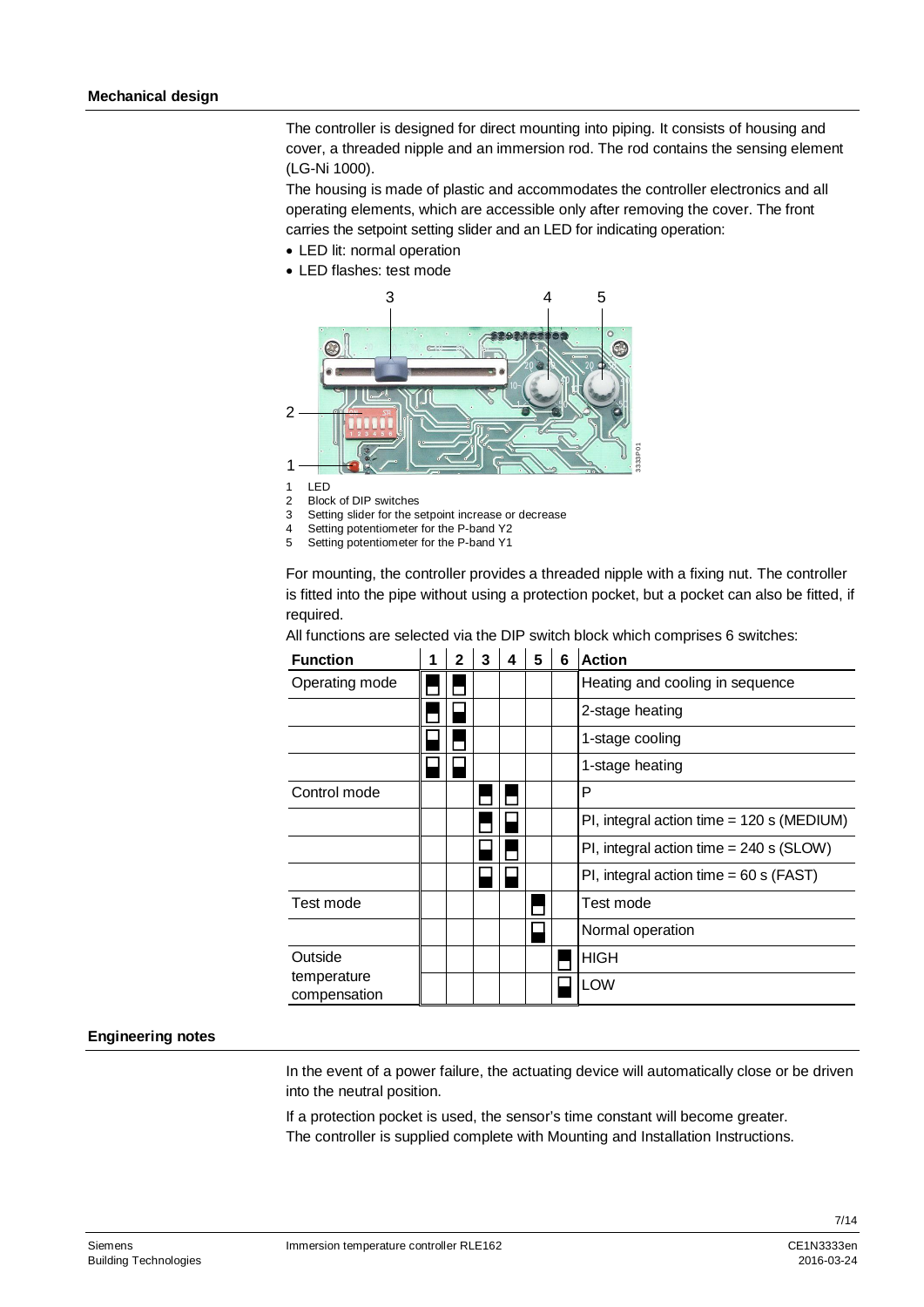The controller is to be fitted directly to the pipe. Ensure that the local safety regulations are complied with.

Suitable mounting locations are the following, depending on the application:

- · Flow temperature control:
	- In the heating flow; immediately after the pump if the pump is mounted in the flow
	- $-$  In the heating flow; approximately 1.5 to 2 m after the mixing point if the pump is mounted in the return
- · Return temperature control:
	- 1 to 1.5 m after the mixing point
- · Minimum limitation of the boiler return temperature and maximum limitation of the flow temperature:
- 1.5 to 2 m after the mixing point
- · DHW temperature control:
	- 1.5 to 2 m after the mixing point
- · Heat exchanger control: As close as possible to the heat exchanger while observing the maximum permissible ambient temperature

To mount the controller (or the protection pocket), a threaded sleeve must be fitted into the pipe. The immersion rod should face the direction of flow if possible. The maximum permissible ambient temperature must be observed.

**Warning!**

#### **No internal line protection for supply lines to external consumers.**

Risk of fire and injury due to short-circuits!

- · Adapt the line diameters as per local regulations to the rated value of the installed overcurrent protection device.
- · The power supply line must have a circuit breaker with a rated current of no more than 10 A.

#### **Commissioning notes**

To check the control wiring, the controller can be switched into test mode so that the response of the actuating device can be checked.

In case of instability of the control loop, the P-band is to be increased, and with PIcontrol, the integral action time selection. If the response of the system is too slow, these values are to be reduced.

#### **Disposal**

 $\mathbb{A}$ 



The devices are considered electronics devices for disposal in terms of European Directive 2012/19/EU and may not be disposed of as domestic waste.

- Dispose of the device via the channels provided for this purpose.
- Comply with all local and currently applicable laws and regulations.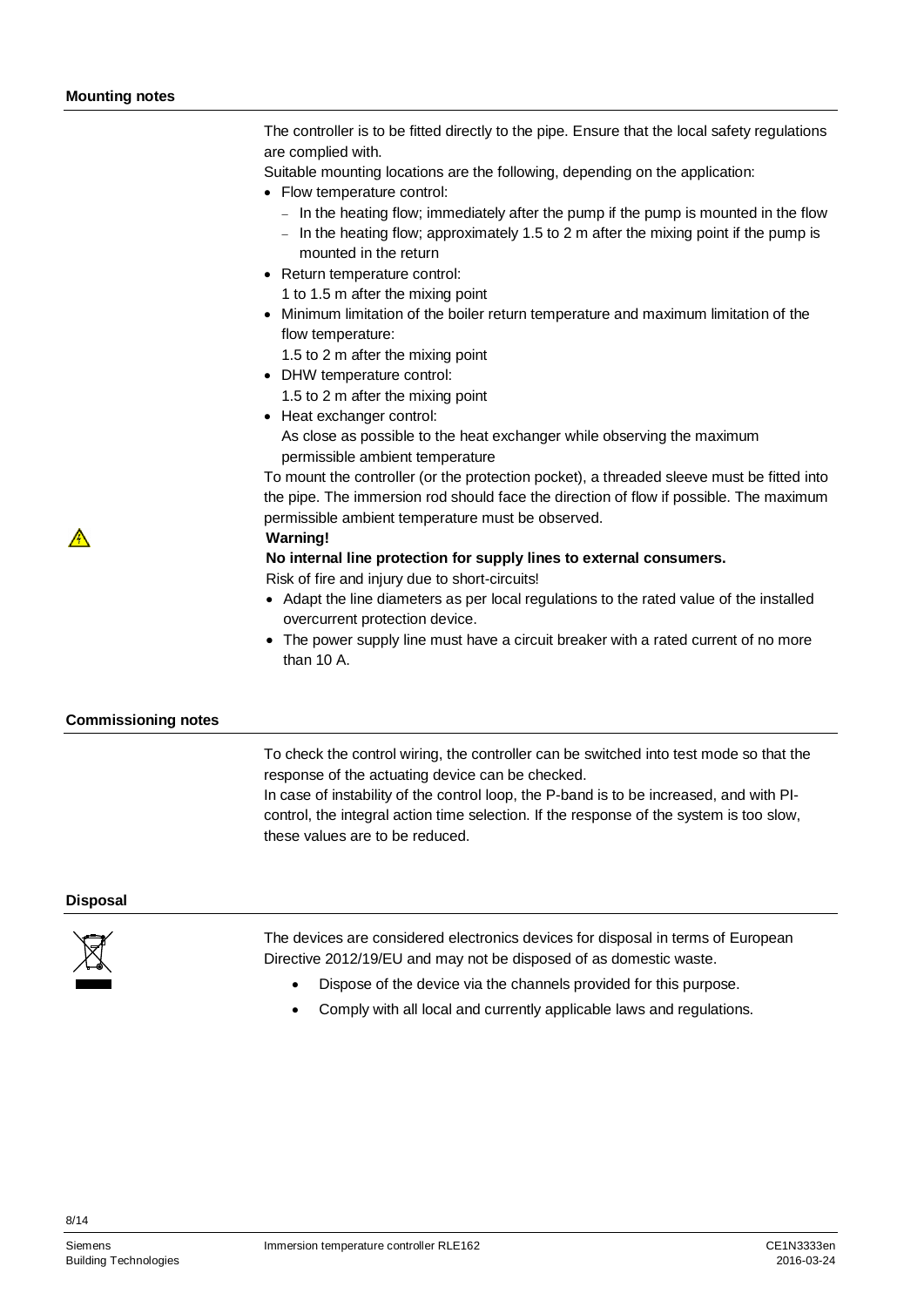### **Technical data**

| Power supply                                       | Operating voltage                                                           | AC 24 V ±20 %                 |  |  |  |  |  |
|----------------------------------------------------|-----------------------------------------------------------------------------|-------------------------------|--|--|--|--|--|
|                                                    | Frequency                                                                   | 50 / 60 Hz                    |  |  |  |  |  |
|                                                    | Power consumption                                                           | max. 2 VA                     |  |  |  |  |  |
|                                                    | No internal fuse.                                                           |                               |  |  |  |  |  |
|                                                    | External preliminary protection with max. C 10 A circuit breaker in the     |                               |  |  |  |  |  |
| <b>Functional data</b>                             | supply lines required under all circumstances.                              |                               |  |  |  |  |  |
|                                                    |                                                                             |                               |  |  |  |  |  |
|                                                    | Setting range nominal setpoint                                              | –10…+130 °C                   |  |  |  |  |  |
|                                                    | Setting range setpoint changeover                                           | 060K                          |  |  |  |  |  |
|                                                    | P band Y1                                                                   | 150K                          |  |  |  |  |  |
|                                                    | P band Y2                                                                   | 150K                          |  |  |  |  |  |
| Environmental<br>conditions<br>Norms and standards | Integral action time with PI control                                        | selectable (60 / 120 / 240 s) |  |  |  |  |  |
|                                                    | Control outputs Y1, Y2                                                      |                               |  |  |  |  |  |
|                                                    | Voltage                                                                     | DC 010 V, modulating          |  |  |  |  |  |
|                                                    | Current                                                                     | max. 1 mA                     |  |  |  |  |  |
|                                                    | Control outputs (Q13-Q14)                                                   |                               |  |  |  |  |  |
|                                                    | Voltage                                                                     | AC 24230 V                    |  |  |  |  |  |
|                                                    | Current                                                                     | max. 2 A                      |  |  |  |  |  |
|                                                    | Max. cable length copper cable 1.5 mm <sup>2</sup>                          |                               |  |  |  |  |  |
|                                                    | For signal input B9                                                         | 80 m                          |  |  |  |  |  |
|                                                    | For switching input D1                                                      | 80 m                          |  |  |  |  |  |
|                                                    | Contact sensing (input D1-M)                                                | DC 615 V, 36 mA               |  |  |  |  |  |
|                                                    |                                                                             |                               |  |  |  |  |  |
|                                                    | Operation                                                                   |                               |  |  |  |  |  |
|                                                    | <b>Climatic conditions</b>                                                  | to IEC 60721-3-3, class 3K5   |  |  |  |  |  |
|                                                    | Temperature                                                                 | $0+50 °C$                     |  |  |  |  |  |
|                                                    | Humidity                                                                    | $<$ 95 % r.h.                 |  |  |  |  |  |
|                                                    | Transport                                                                   |                               |  |  |  |  |  |
|                                                    | <b>Climatic conditions</b>                                                  | to IEC 60721-3-2, class 2K3   |  |  |  |  |  |
|                                                    | Temperature                                                                 | $-25+70 °C$                   |  |  |  |  |  |
|                                                    | Humidity                                                                    | <95 % r.h.                    |  |  |  |  |  |
|                                                    | Mechanical conditions                                                       | class 2M2                     |  |  |  |  |  |
|                                                    | EU Conformity (CE)                                                          | CE1T3330xx *)                 |  |  |  |  |  |
|                                                    | <b>RCM Conformity</b>                                                       | CE1T3330en_C1*)               |  |  |  |  |  |
|                                                    | Degree of protection                                                        | IP65 EN 60529                 |  |  |  |  |  |
|                                                    | Safety class                                                                | II to EN 60730                |  |  |  |  |  |
|                                                    | Degree of contamination                                                     | normal                        |  |  |  |  |  |
| Environmental                                      | The product environmental declaration CE1E3333en *) contains data on        |                               |  |  |  |  |  |
| compatibility                                      | environmentally compatible product design and assessments (RoHS compliance, |                               |  |  |  |  |  |
|                                                    | materials composition, packaging, environmental benefit, disposal).         |                               |  |  |  |  |  |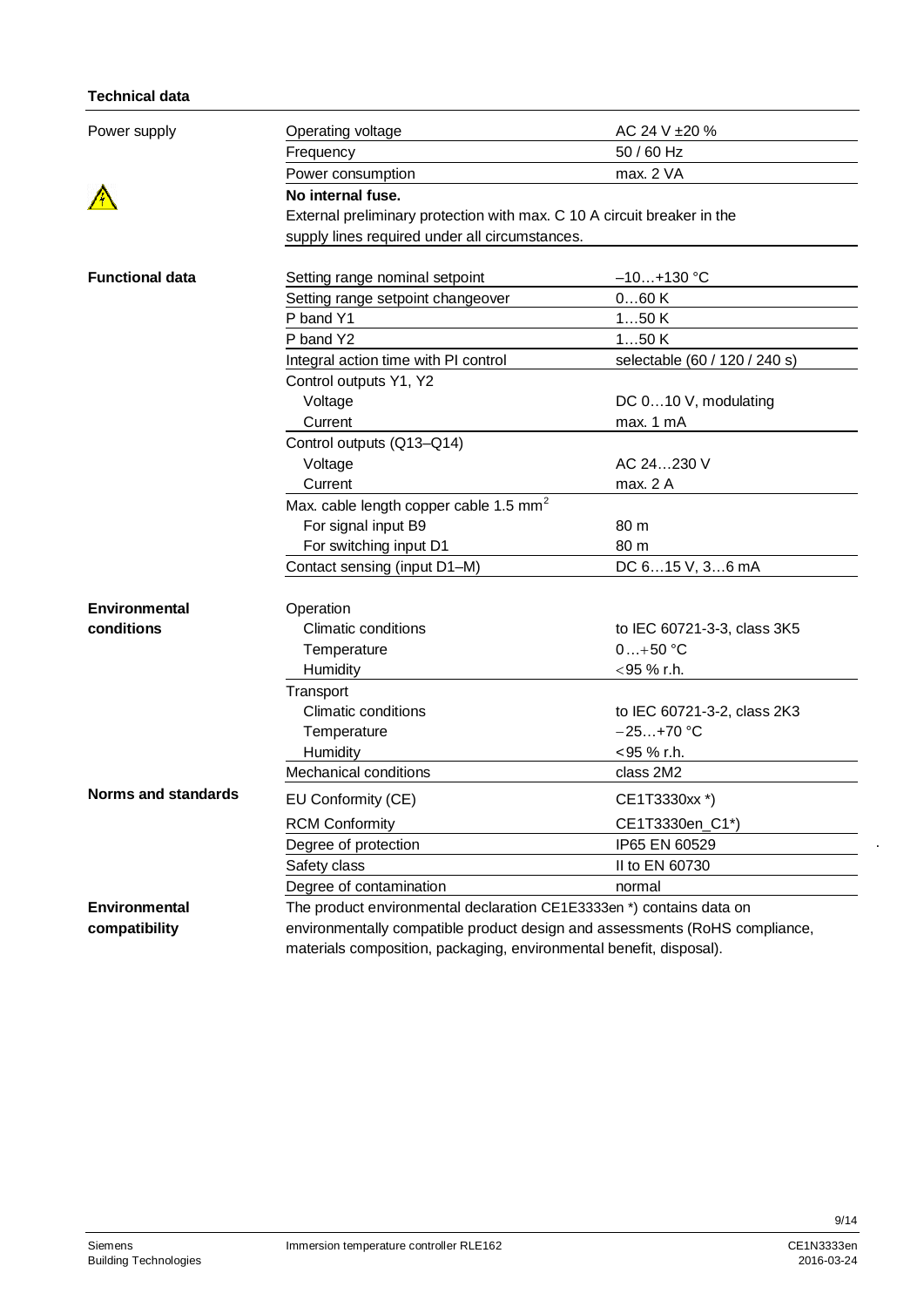#### **General**

| Connection terminals for solid wires or<br>stranded wires | $2 \times 1.5$ mm <sup>2</sup> or $1 \times 2.5$ mm <sup>2</sup> |
|-----------------------------------------------------------|------------------------------------------------------------------|
| Perm. nominal pressure                                    | <b>PN10</b>                                                      |
| Sensor                                                    |                                                                  |
| Sensing element                                           | LG-Ni 1000 $\Omega$ at 0 °C                                      |
| Time constant                                             | 6 s (or 30 s with protection pocket)                             |
| Immersion rod                                             | stainless steel pipe to DIN 17440                                |
| Threaded nipple                                           | steel 1.4404, 1.4435, 1.4571, G1/2A                              |
| Weight                                                    | $0.3$ kg                                                         |

\*) The documents can be downloaded from [http://siemens.com/bt/download.](http://siemens.com/bt/download)

#### **Connection terminals**

|   |                |   | $\mathcal{L}$ |  |                             |  |
|---|----------------|---|---------------|--|-----------------------------|--|
| G | R <sub>1</sub> | M |               |  | B9 D1 M Z8 Z9<br>Y2 Q13 Q14 |  |
|   |                |   | Y1 Y2         |  |                             |  |
|   |                |   |               |  |                             |  |

B9 Outside sensor<br>D1 Input for setpoir D1 Input for setpoint changeover<br>G Operating voltage AC 24 V, st

G Operating voltage AC 24 V, system potential SP

- G0 Operating voltage AC 24 V, system neutral SN M Ground
- R1 Input for remote setpoint adjuster<br>Q13
	-
- $Q13$  Switching contact<br>  $Q14$  Control output DC

Y1 Control output DC 0...10 V<br>Y2 Control output DC 0...10 V

- Control output DC 0...10 V
- Z8 Limitation input DC 0...10 V<br>Z9 Limitation input DC 0...10 V Limitation input DC 0...10 V
-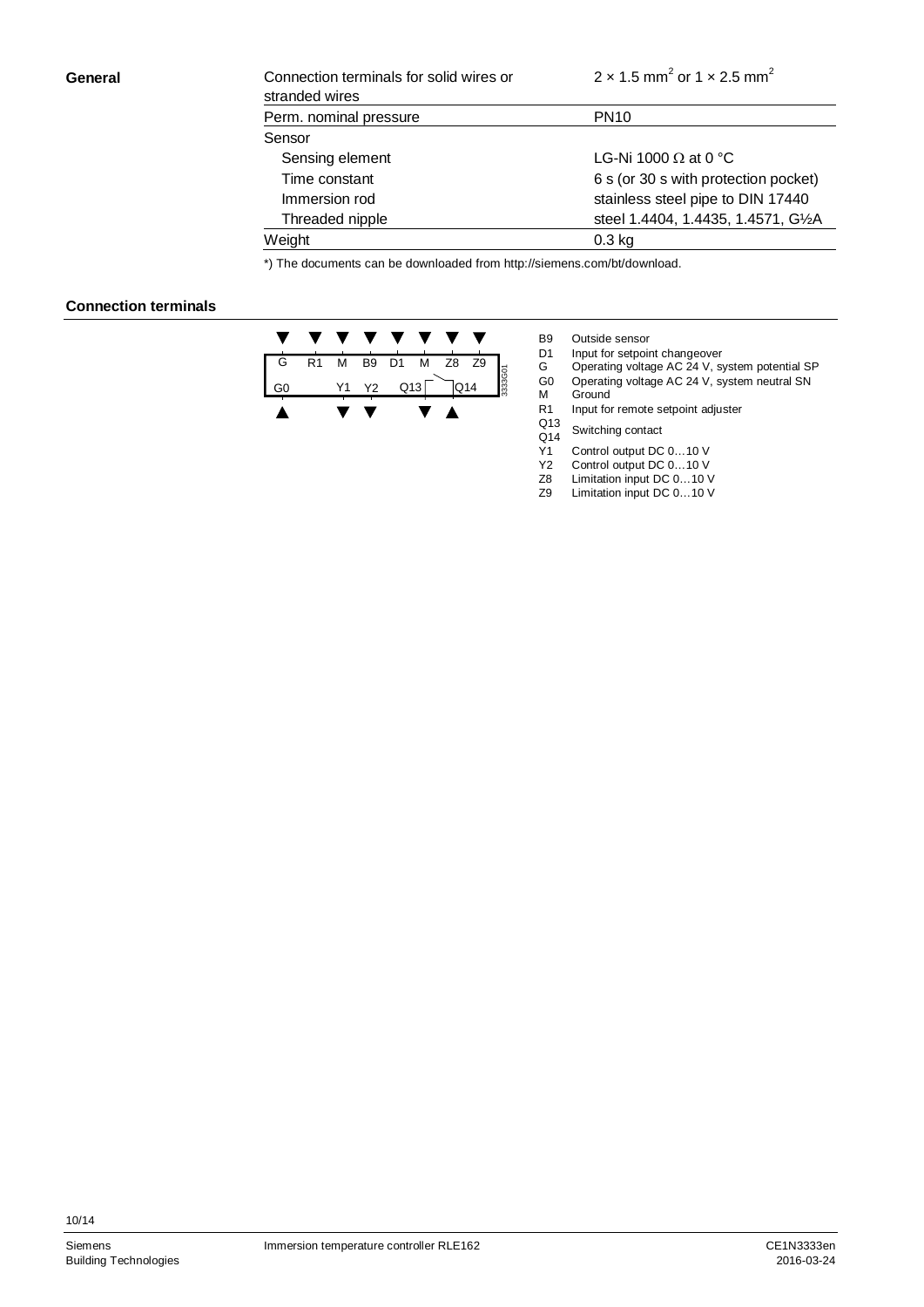

Flow temperature control with outside temperature compensation, remote setpoint adjuster, setpoint changeover and demand control of a pump



Flow temperature control, outside temperature compensation and maximum limitation of the flow temperature

- B9 Outside sensor QAC22<br>K1 External contact (e.g. ti
- External contact (e.g. time switch)
- M1 Pump
- N1 Immersion temperature controller RLE162 (as a flow temperature controller)<br>N2 Immersion temperature controller RLE162 (as a flow temperature limiter)
- Immersion temperature controller RLE162 (as a flow temperature limiter)
- R1 Remote setpoint adjuster BSG21.1
- Y1 Heating valve actuator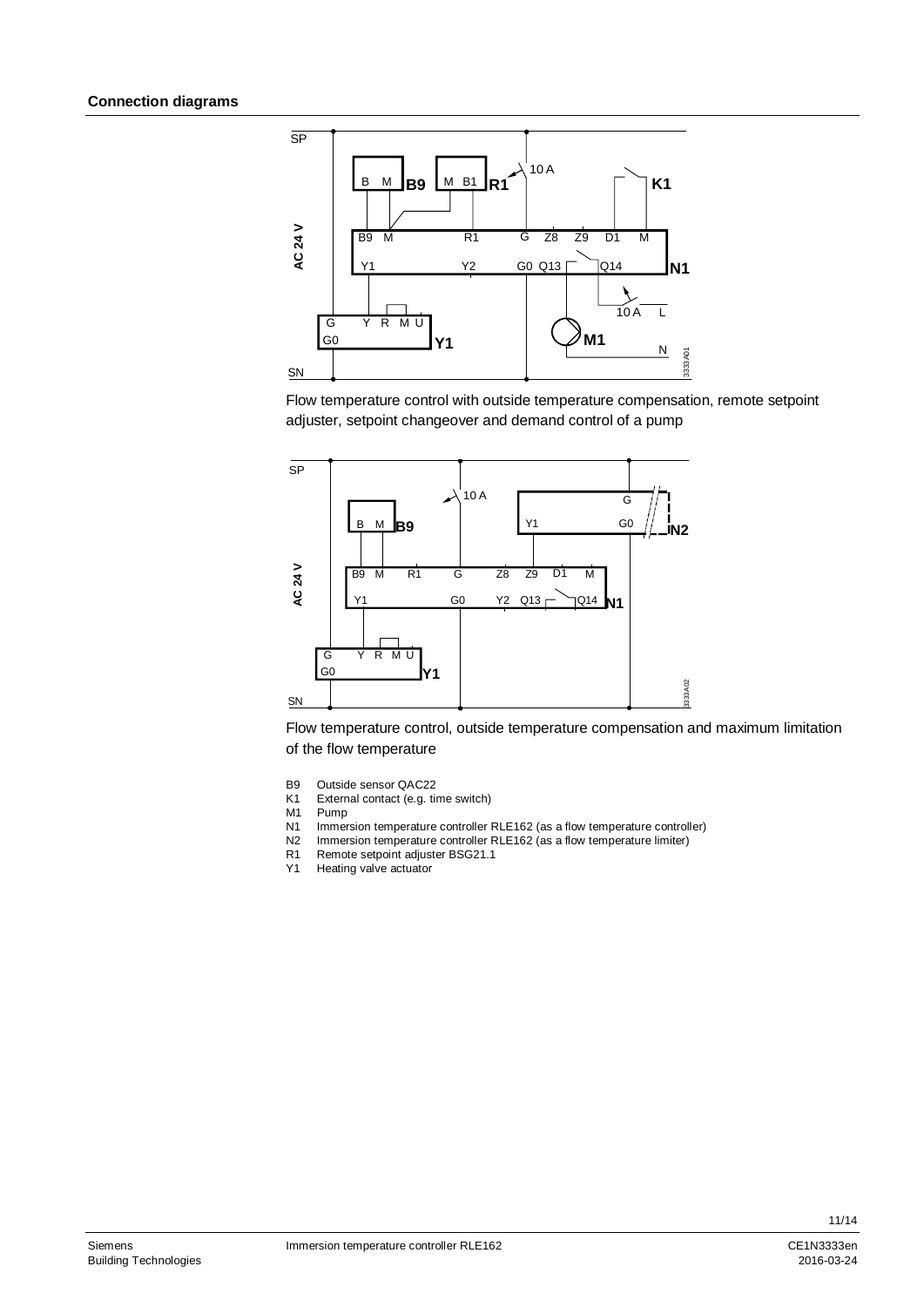

Heat exchanger control through control of the 2-port valve in the primary flow, outside temperature compensation

Flow temperature control with maximum limitation of the secondary return temperature in a district heat plant, outside temperature compensation



Direct DHW heating via heat exchanger, Y1 controls the mixing valve in the DHW circuit, Y2 controls the 2-port valve for DHW priority

- 
- B9 Outside sensor QAC22<br>F1 Safety limit thermostat
- F1 Safety limit thermostat<br>N1 Immersion temperature N1 Immersion temperature controller RLE162<br>N2 Immersion temperature controller RLE162
- N2 Immersion temperature controller RLE162 as a limiter<br>Y1 Heating valve or DHW mixing valve
- Y1 Heating valve or DHW mixing valve<br>Y2 Bypass 2-port valve
- Bypass 2-port valve